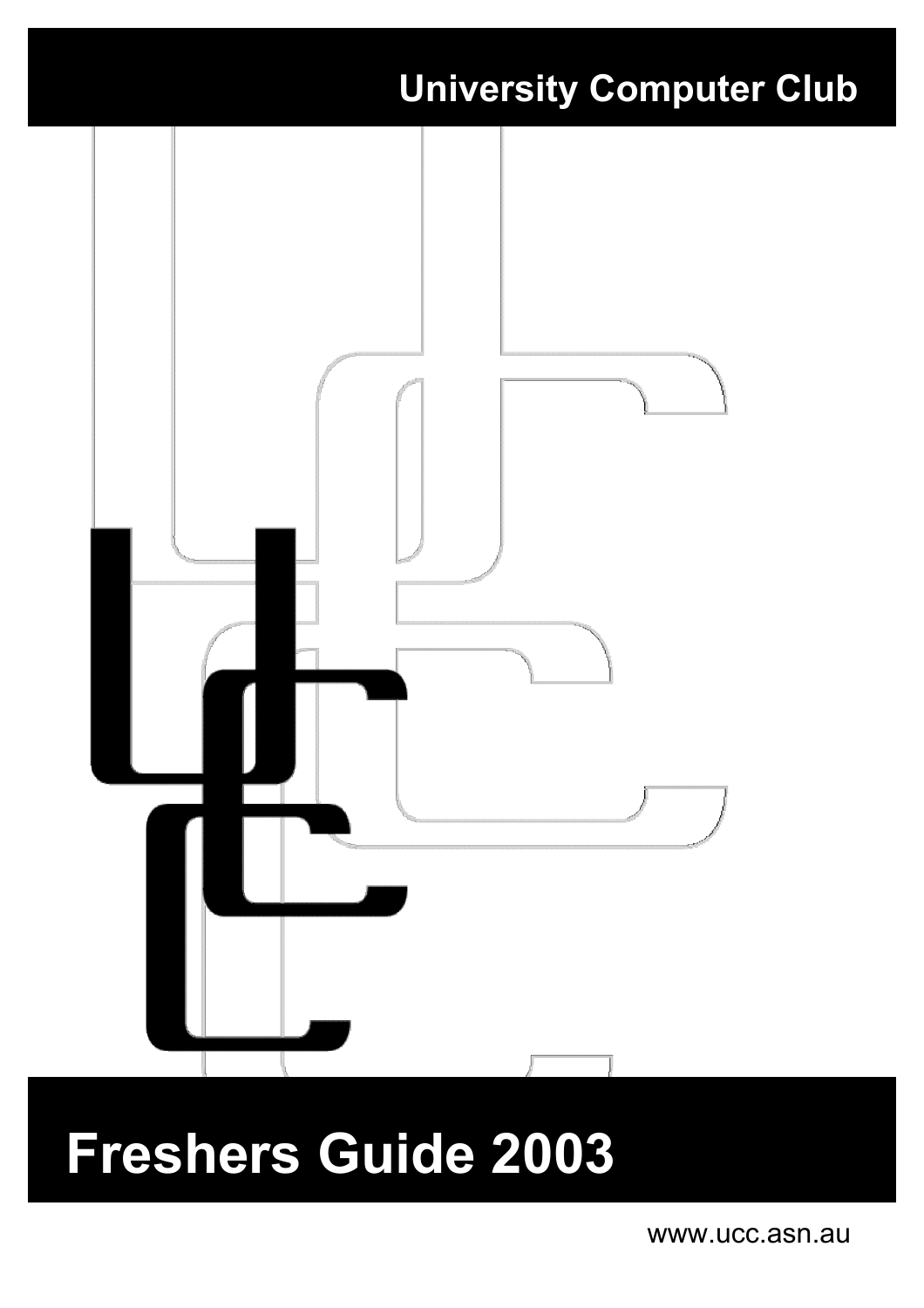### **Events**

| members. | <b>UCC Fresher Welcome</b><br>14th March 2003<br>This is our way of welcoming freshers to the<br>club and showing them what the club has to<br>offer. There will be FREE pizza for first time                                                                                                                                                                             | Clubroom<br>6pm                               |     | <b>UCC LAN I, II and III</b>                                                                                                                                                                                                                 | 5 <sup>th</sup> April 2003<br>17 <sup>th</sup> May 2003<br>26 <sup>th</sup> July 2003<br><b>Cameron Hall</b><br>3pm 'til Dawn |                                                                                                                                                     |
|----------|---------------------------------------------------------------------------------------------------------------------------------------------------------------------------------------------------------------------------------------------------------------------------------------------------------------------------------------------------------------------------|-----------------------------------------------|-----|----------------------------------------------------------------------------------------------------------------------------------------------------------------------------------------------------------------------------------------------|-------------------------------------------------------------------------------------------------------------------------------|-----------------------------------------------------------------------------------------------------------------------------------------------------|
|          | <b>Guild Council Meeting Room</b><br>The AGM is where the UCC<br>members elect their committee for<br>the year. As a fresher, you are able<br>to nominate for any position,<br>especially the Fresher<br>position.                                                                                                                                                        | <b>UCC AGM</b><br>$21^{st}$ March 2003<br>Rep | 1pm | Every once in a while we<br>get the urge to play games,<br>which is exactly what the<br>LANs are for $-$ blast away<br>that uni stress!                                                                                                      |                                                                                                                               |                                                                                                                                                     |
|          | This year's AGM is in the Guild<br>Council Meeting Room (top<br>floor of Guild Building above<br>the Guild Student Centre and<br>Bankwest ATM).<br>Zone 3 MTD<br>29 <sup>th</sup> June 2003<br>Zone <sub>3</sub><br><b>Midnight to Dawn</b><br>Take out the stress of uni in a<br>night of fun-filled action, running<br>around with laser guns and<br>general wackiness. |                                               |     | Form a table of friends (or we'll<br>give you friends, if you are<br>lacking) and come for a night of<br>frivolity and the occasional quiz<br>question.<br><b>UCC Programming</b><br>Competition<br>$9th$ August 2003<br>12pm (for 24 hours) | <b>UCC Quiz Night</b><br>11 <sup>th</sup> September 2003<br><b>The Tav</b><br>7pm<br>Loft                                     |                                                                                                                                                     |
|          | UCC Camp 2003<br>28 <sup>th</sup> to 30 <sup>th</sup> November 2003<br><b>Venue TBA</b><br>12pm onwards<br>A weekend of geek away<br>from Perth - but do not fear,<br>computers are welcome. A<br>perfect end to the uni year!                                                                                                                                            | quickly.                                      |     | A 24-hour programming<br>competition to test your<br>ability to code and code                                                                                                                                                                | UCC's birthday.                                                                                                               | <b>UCC 29th Dinner</b><br>9 <sup>th</sup> May 2003<br><b>Venue TBA</b><br>7pm<br>In 2003, UCC turns 29!<br>We hold an annual<br>dinner to celebrate |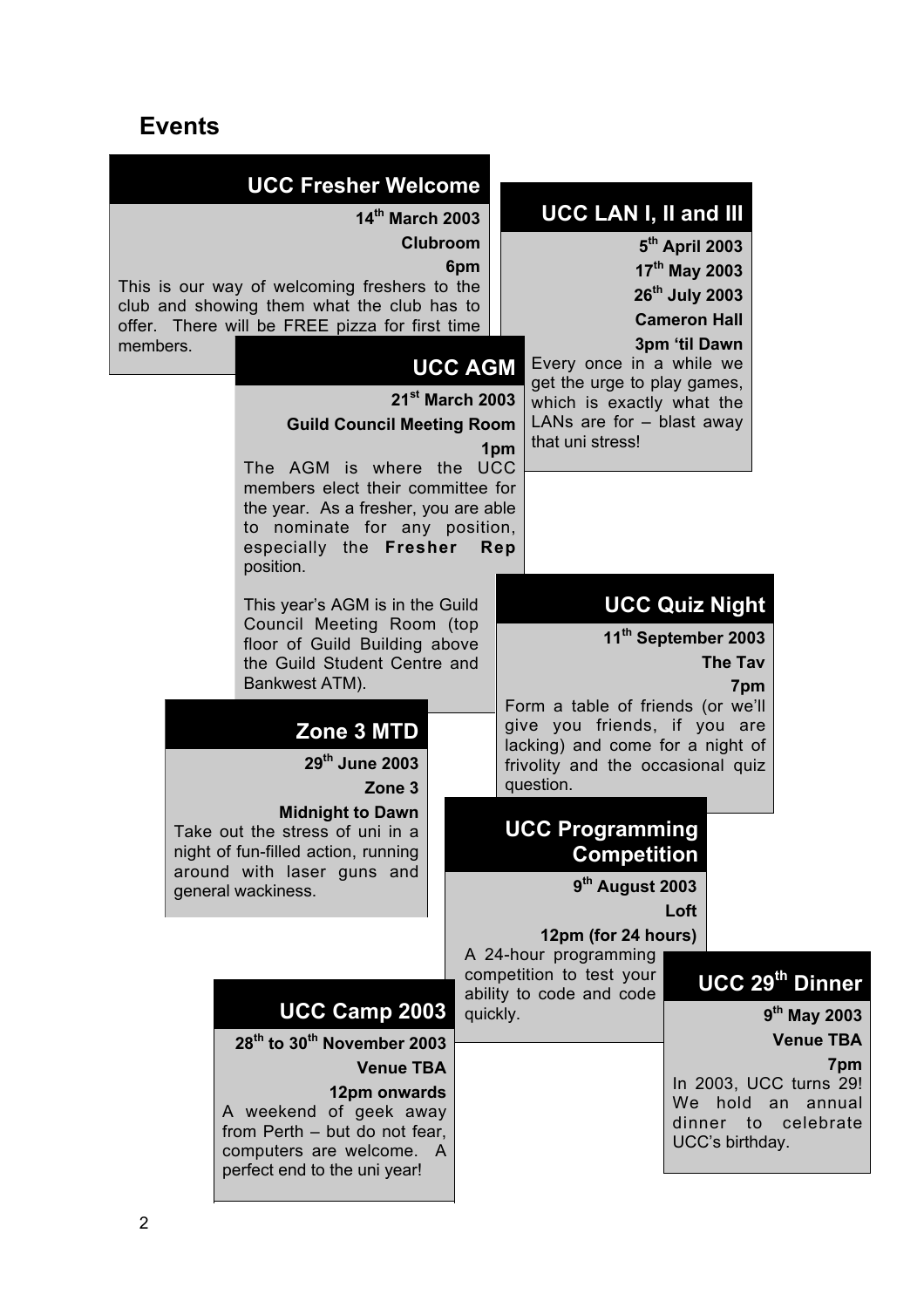# **Table of Contents**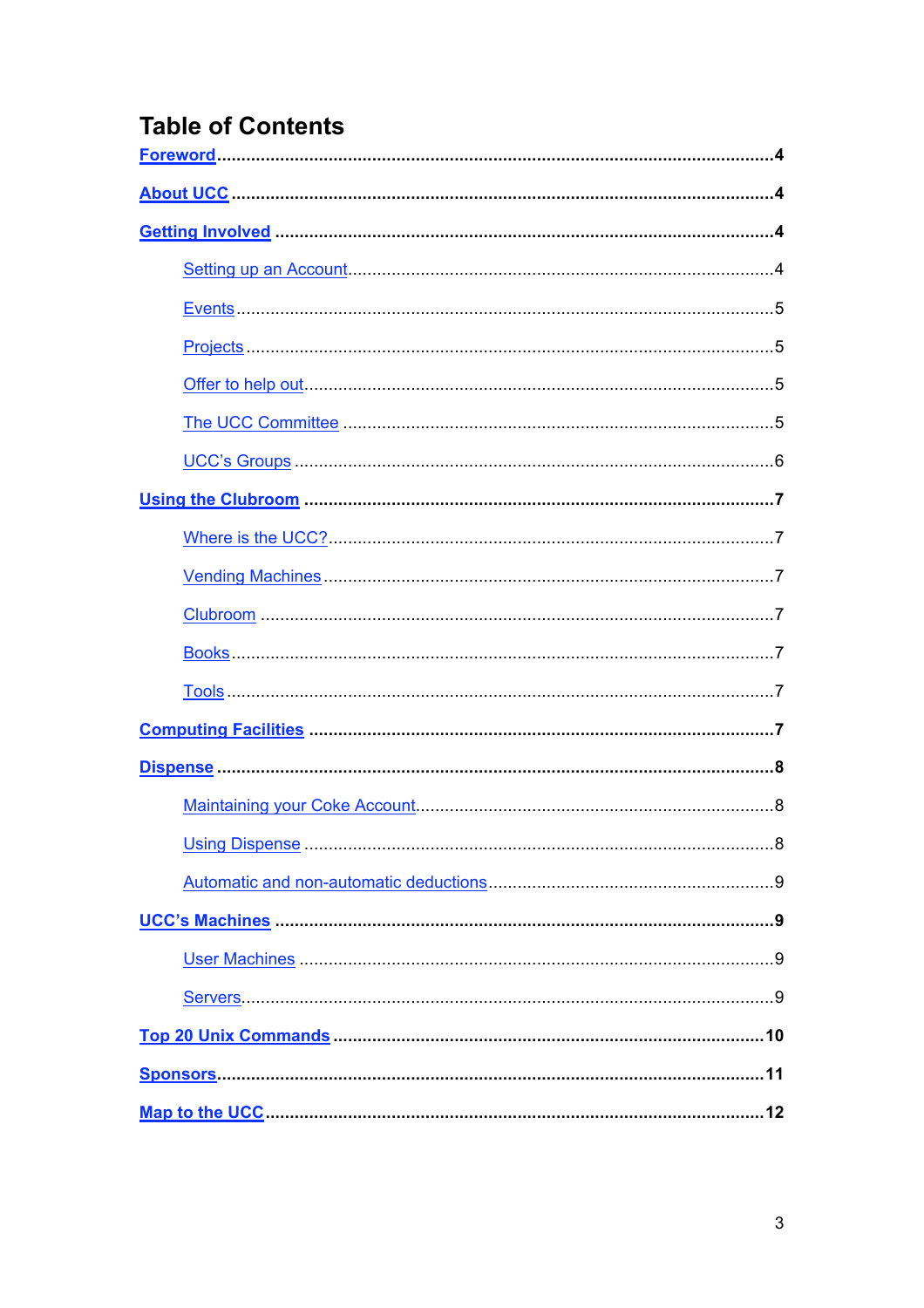### **Foreword**

This UCC Freshers Guide exists to help new members settle into and make the most of the club and its resources.

If you are a fresher, try to read this as it provides an easy way to learn about (and hopefully get involved with) current projects, an insight into the clubs structure and a general reference for how to manage day-to-day tasks. We recommend reading about the dispense system, UCC accounts, committee and groups (so you know who to ask about things) and most importantly the events for this year (one word, LAN!).

The latest edition of this document is located at:

http://www.ucc.asn.au/infobase/freshguide/

# **About UCC**

The University Computer Club (UCC) can be intimidating to new members - many strange looking computers (not all IBM PC derived) running even stranger operating systems (not just Windows!). But stick around and you will be rewarded with skills and knowledge that are both useful and fun (you might even get better at fragging as well  $=$ P $)$ .

Over the last couple of years, a free operating system called Linux has gained popularity. The UCC runs Linux (mainly Debian), but this is by no means the only operating system you can get your hands dirty with as a member. There are boxes running non-free Unicies (Solaris, Tru64, IRIX) as well as Mac OS X, NeXTSTEP, Be and a couple of Windows gaming boxes.

For more information about the club and to see changes made to the club since this guide was published, please visit the UCC website at:

http://www.ucc.asn.au/

# **Getting Involved**

#### Setting up an Account

Once you have joined UCC, you may wish to request an account. An account enables you to use UCC's user machines and receive mail at addresses like username@ucc.gu.uwa.edu.au and username@ucc.asn.au. You will also be able to use dispense (see the dispense section of the guide).

You will need to ask a wheel member to set up an account for you. Find a wheel member some time and ask them to help.

In order to set up your account you will need to show your current UCC membership card and think of a username. Your username will be used for your logins, your email address and your website address. Usernames must be eight letters or less (and may contain numeric digits).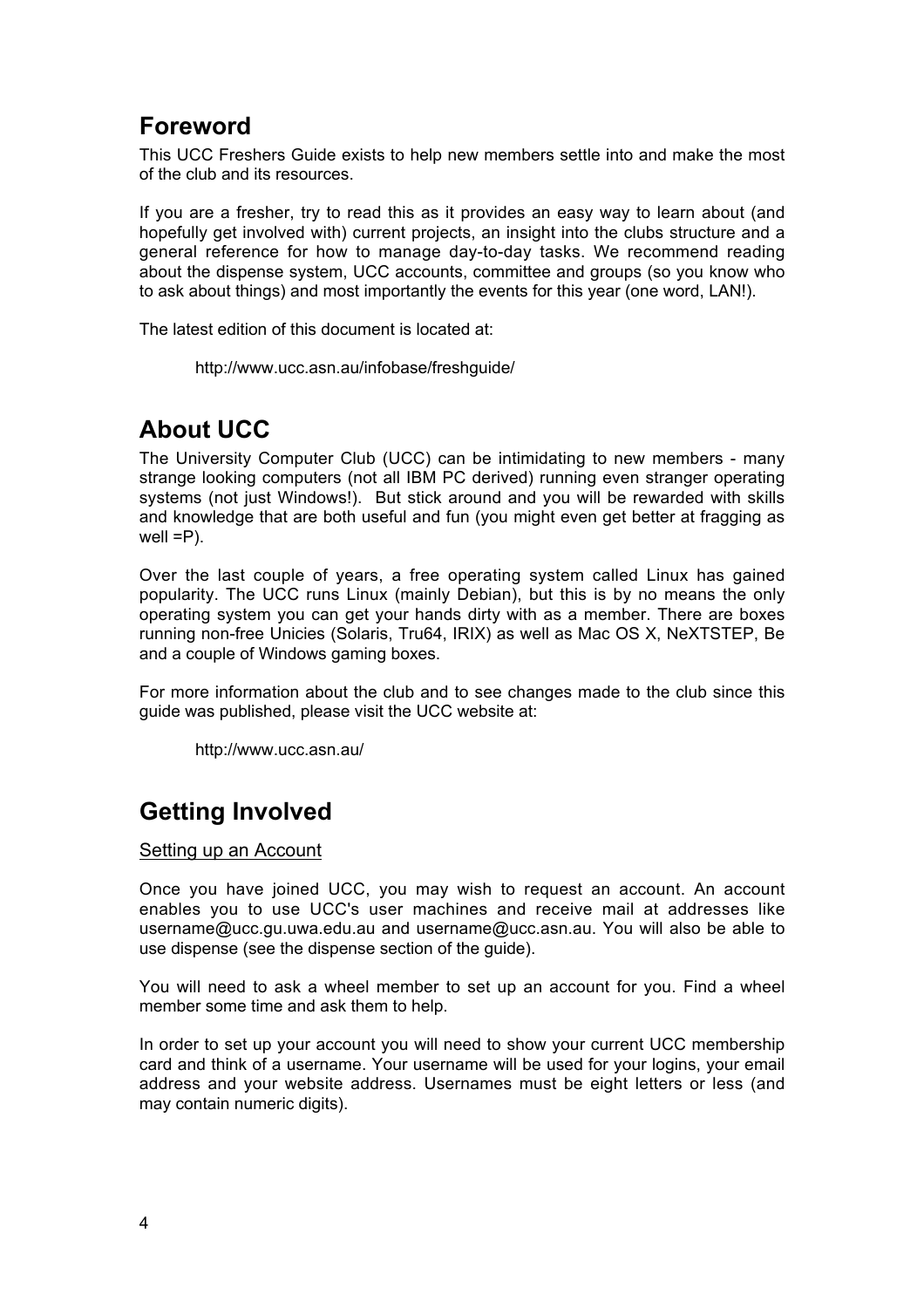#### Events

See the listing on the inside cover (page 2) for our events in 2003. Stay tuned to the ucc-announce mailing list, as other things will come up from time to time.

#### **Projects**

There are people around working on various insane projects. There are people walking around with knowledge about practically everything, including electronics and various types of programming. If you want to find out about ongoing projects subscribe to the mailing lists and hang around the clubroom. Some ongoing projects include:

- Robot Work
- The MOSIX cluster
- The OpenDispense software project
- Practical barcode reading
- Making hardware to interface with the snack machine

See www.ucc.asn.au/projects/ for an ongoing list of these and other projects.

Several current and old guard UCC members worked on the Sungroper project (www.sungroper.asn.au), which involved building a car for the 2003 Darwin to Adelaide World Solar Car Challenge.

If you have projects of your own, you will very likely find someone willing to help.

#### Offer to help out

There is always something that needs to be done. You can run for committee at the AGM or help in the (infrequent, yet mammoth) clean-ups. If you have a cool coding idea that would be useful and you would like to implement it at the UCC, talk to people about it and/or discuss it on the mailing list.

#### The UCC Committee

The UCC's committee is responsible for the general running of the club. They make decisions on how the club's money is spent, the organising of the events and they delegate certain functions to other groups (see below) eg, the maintenance of machines by wheel.

Any member is allowed to come to the meetings of the committee; in fact, we actively encourage it. It is actually not as boring as it sounds and is a great way to get involved with the club and meet the club's more active members.

According to the UCC's constitution, the committee is composed of eight members:

- **President** The President is the figurehead of the club and the contact between the Guild and the Clubroom. He or she is also responsible for coordinating the committee.
- **Vice President** The Vice President assists the President in his or her duties and fills in where necessary.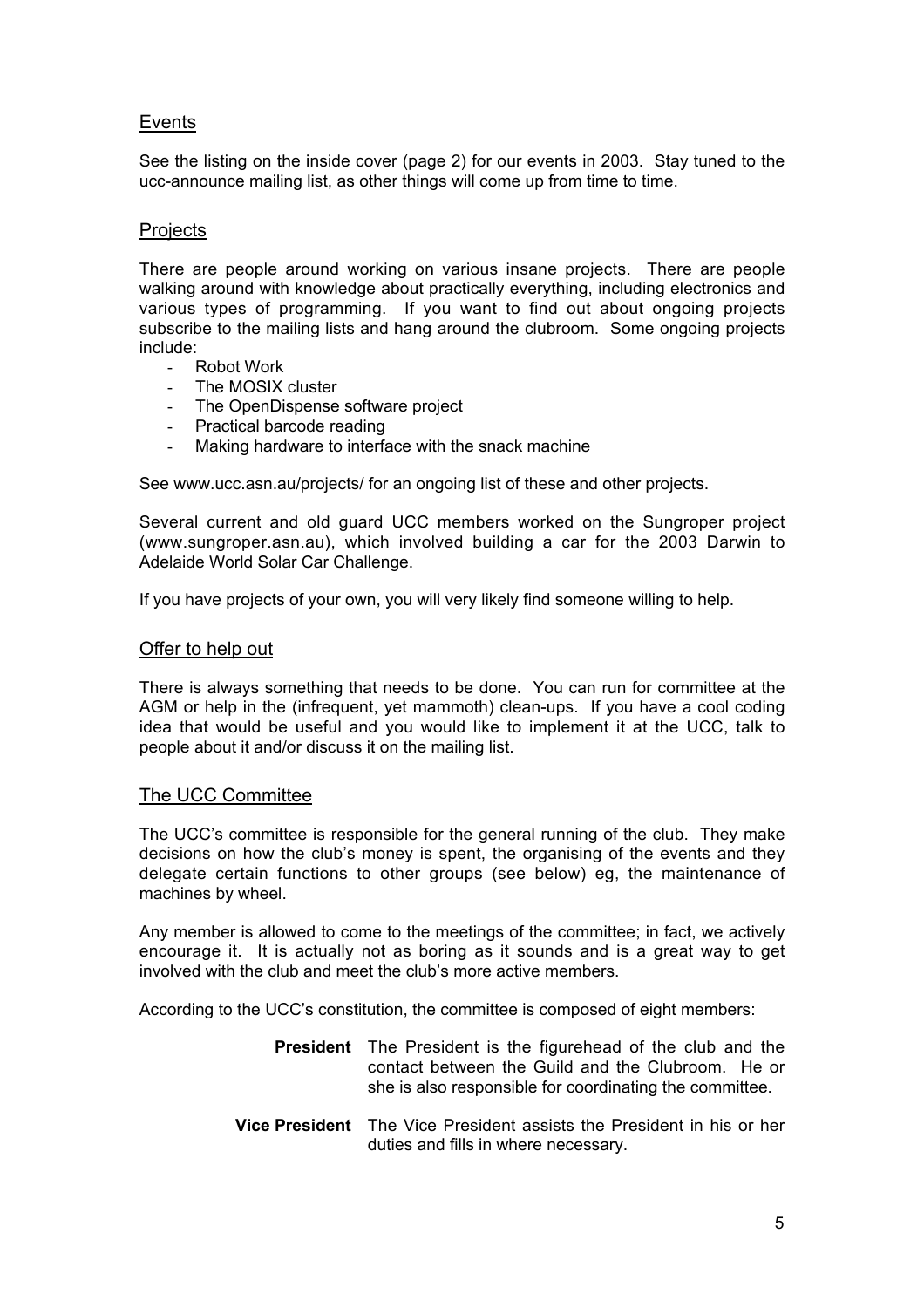- **Secretary** The Secretary is responsible for the minutes of committee meetings and for the incoming and outgoing correspondence of the club.
- **Treasurer** The Treasurer is responsible for handling the finances of the club. This involves regular banking of the club's money and preparing the budgets.
- **Ordinary Committee Members (x3)** The three OCMs assist the rest of the committee as needed. This may include things like organising events, restocking supplies in vending machines, etc.
- **First Year Representative** The Fresher Rep is responsible for represent the interests of the first time members of the club. This is the easiest way for you to get involved with the committee! (You are of course allowed to run for any position!)

The President, Vice President, Secretary and Treasurer form the Executive of the Committee, they are ultimately responsible for the actions of the club and are therefore the sole signatories on the UCC's bank account and liable for anything that goes wrong.

#### UCC's Groups

- **Wheel** wheel@ucc.asn.au Wheel is in charge of maintaining the club's machines. They are the group with root access and they are they best people to see if you have broken your account or something else.
- Coke cokegroup@ucc.asn.au The coke group are the people to talk to if **Group** you want to add money into your coke account (see the dispense section later).
- **Door Group** doorgroup@ucc.asn.au The door group is responsible for the clubroom. They have permission to unlock the room (using dispense of course) and there must be a member in the clubroom at all times it is open, to watch over the room. This means, if you are in the club and the only door group member has to leave you will need to leave as well, until another door member arrives. Apologies for any inconvenience this causes but it is important to make sure our clubroom is looked after.
- **Webmaster s** maintaining the UCC website. Point out mistakes to them, via email. webmasters@ucc.asn.au - This is the group responsible for

You are encouraged to get involved in the groups but because they are positions involving a certain amount of trust, the committee will not admit you to any of the groups before the minimum of 6 months active participation in the club.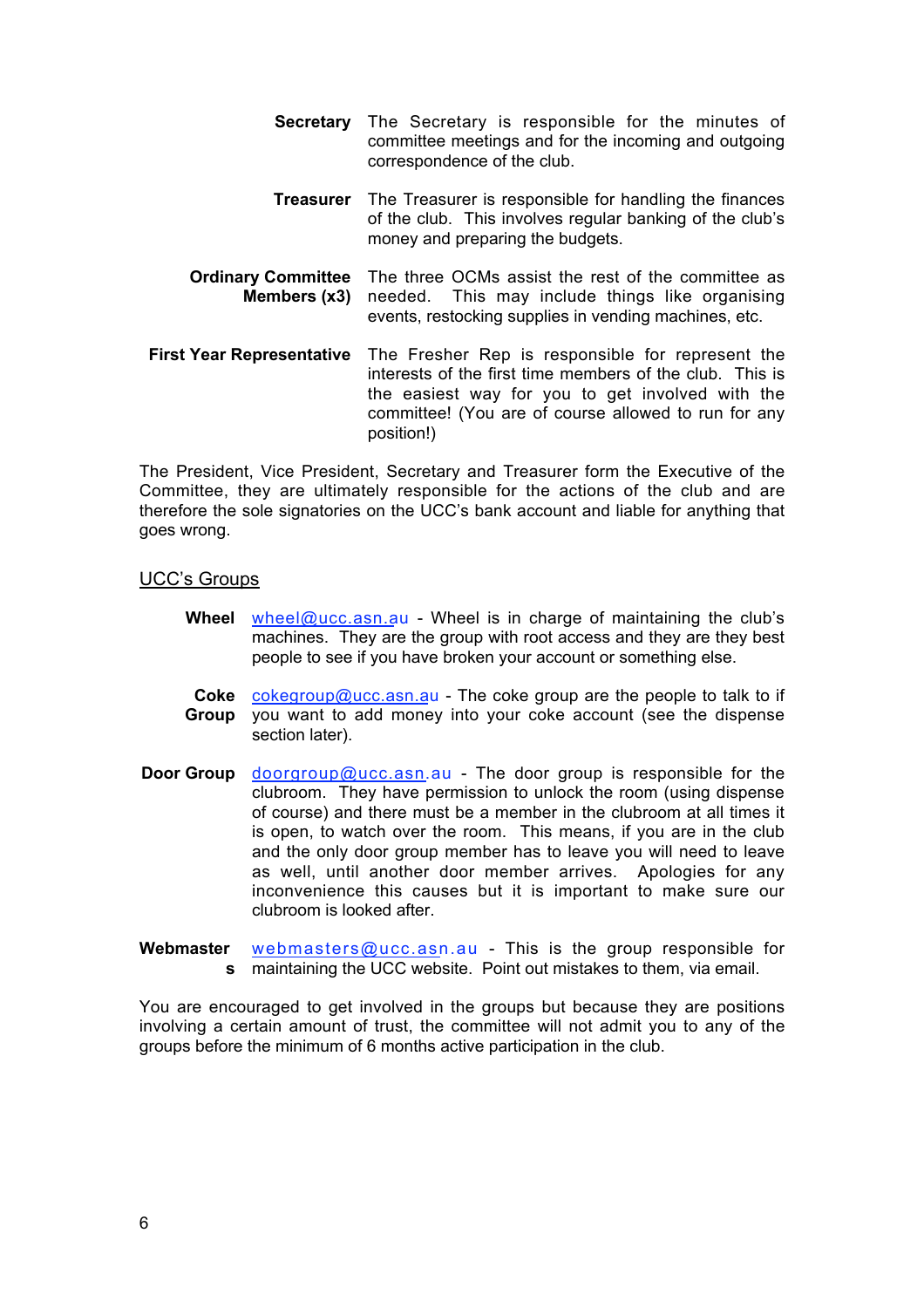# **Using the Clubroom**

#### Where is the UCC?

The UCC is located on the third floor of Cameron Hall. It is above the Tavern. See the back cover for a map.

#### Vending Machines

There are two vending machines in the corridor outside UCC, a coke machine and a snack machine. The coke machine does not accept coins, instead it is accessible using the dispense program on your nearest computer/terminal and deducts money from your coke account. It is one of the cheapest drink machines on campus to grab a can from. For more info on dispense, see below. The snack vendor currently accepts coins and works as you would expect, but a project is underway to change all that! If you would like to help with this, please see the Projects section of this guide.

#### Clubroom

The UCC is, in our opinion, the most open clubroom on campus. It is open from about 9am until 11pm almost 7 days a week. Exact times depend on when a door group member arrives and wants to use the clubroom but Security kicks us out at 11pm.

#### Books

The UCC has a vast array of technical books at its disposal (well other people disposed of them and we picked them up =P). You can read the books freely in the clubroom or borrow them.

#### Tools

There are tools for destroying (fixing) computers: soldering irons, a digital oscilloscope, screwdrivers, resistors, multimeters and plenty of cable. If, however, you prefer brute force, there is also a drill, jigsaw, hammer, files, hacksaw, chisels and more.

### **Computing Facilities**

You can use any machine in the clubroom. You need to login with your username/password when using the Unix based machines. The two machines running Windows (Cybium and Cobbler) do not require you to login, though this may change sometime during 2003.

For email and general use, the user boxes Morwong, Mussel, Mojarra and Mermaid are available.

You can also log in to these machines from home to check your email and use them as you normally would. You can login for free via machinename.waix.ucc.gu.uwa.edu.au, if your ISP is part of WAIX. If not, a charged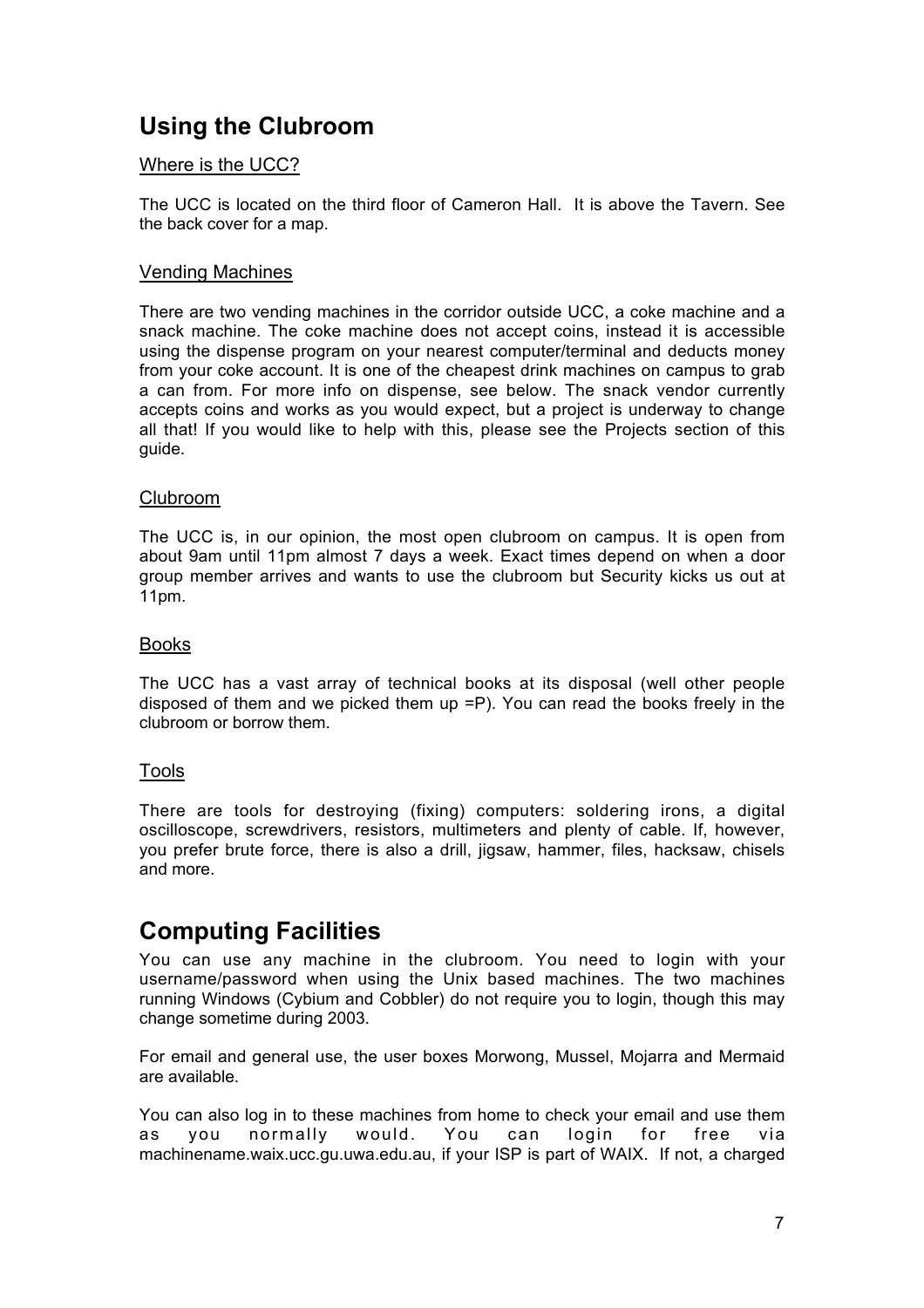ssh service (cost of bandwidth is deducted from dispense) is available at ssh.ucc.gu.uwa.edu.au.

All UCC members get a website which is accessible via both www.ucc.gu.uwa.edu.au/~username/ and www.ucc.asn.au/~username/. Put your web pages in the public-html/ directory in your home directory.

We also have a wireless access point set up in the clubroom. To use it, setup your wireless client software to use an ad-hoc (peer-to-peer) network, with an ESSID (Network Name) of ucc. If you're having issues, your best bet is to ask somebody who has a wireless card sticking out of their laptop (not an uncommon sight in the clubroom these days).

### **Dispense**

Without a doubt, 'dispense' is the single most important program for life at the UCC. Over the years it has mutated from a simple way to dispense from the drinks machine, to a vital UCC accounting, network services and even password and username checking system.

#### Maintaining your Coke Account

The UCC drinks machine does not accept money. To get drinks out of it you must first get some ''Coke Credit'' into your account. The normal method of doing this is to yell: ''Is anyone in the Coke group here?'' in the clubroom. Assuming someone says "Yes!"; you can ask them to put some credit into your account. They will take your money or ask you to put it into the UCC cashbox. In the latter case, get one of the plastic bags from a box on top of the filing cabinet, put your money in the bag and tell the Coke group member the amount and the bag number before putting it into the marked receptacle.

#### Using Dispense

Type 'dispense' at a prompt on morwong, mussel or mermaid. This will bring up a menu of what is currently available, along with your current account balance. Use the arrow keys to move up or down, or type in the number of what you would like. Pressing the return or enter key will dispense whatever the arrow is pointing to, and pressing the escape key or 'q' will quit.

If you dispensed a drink, you should hear the machine in action within a few seconds. You can then pick up your chosen can.

If you know what you want, you can bypass the menus and type ''dispense *drinkname*'' for the first thing with a name starting with the letters in *drinkname*. The system is not perfect, and there can be problems. Sometimes, it may just be slow. Keep an eye on your account--mistakes or software problems have given people the wrong balances on many occasions. If in doubt, you can examine the logs on the system--ask someone in Coke group for help.

Type 'man dispense' for more information.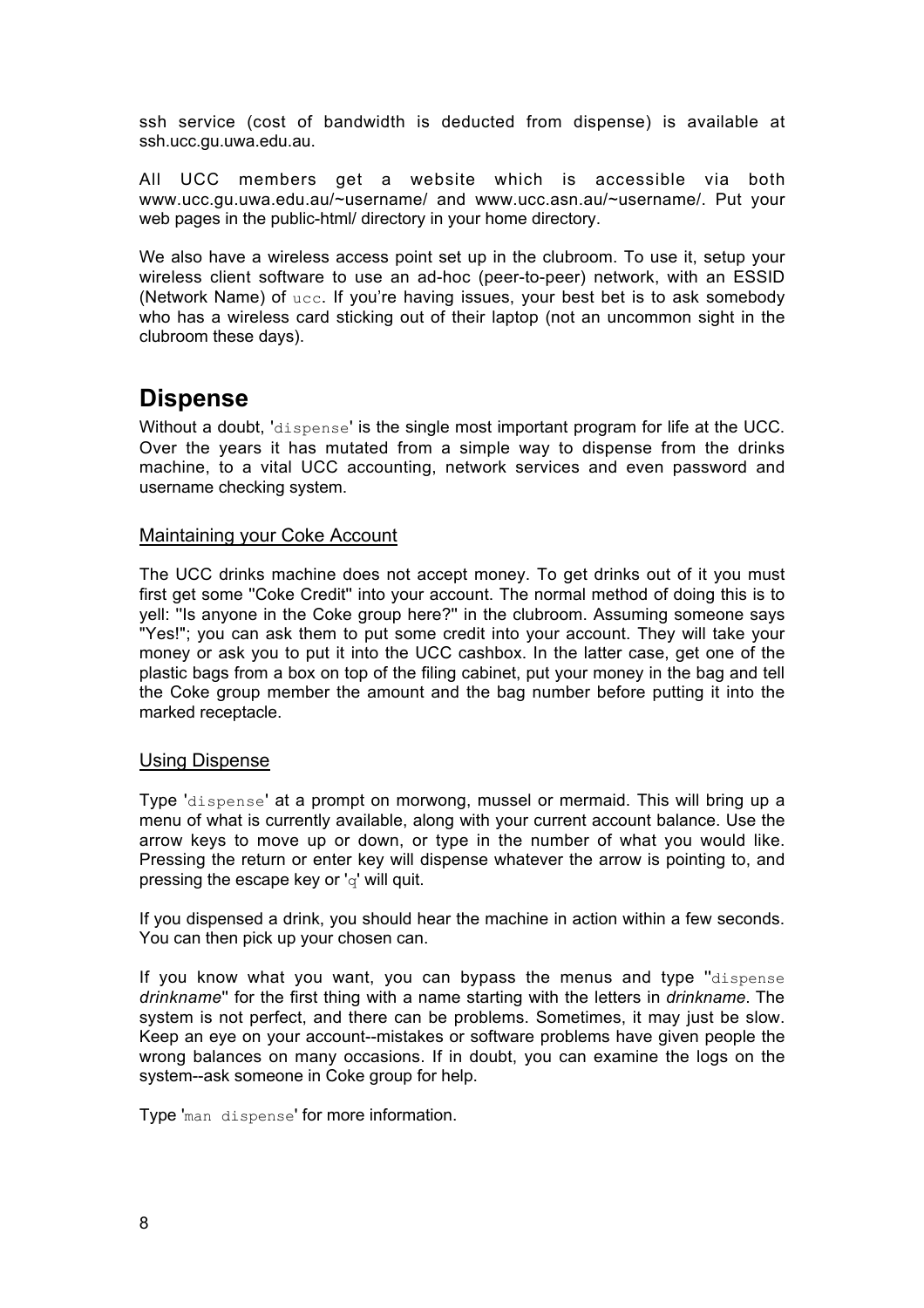#### Automatic and non-automatic deductions

You'll notice that in the bottom half of the dispense menu there are other choices. These let you pay for non-food items, conveniently, with your credit. If you make a call to somewhere outside of the University from the club telephone, for example, you should dispense a 'phone' to pay for the call, and then ask somebody for the phone code. If you print something on a clubroom laser printer, you should dispense a 'laserprint'.

Apart from your deliberate use of the dispense command you may accrue incidental charges for services such as network traffic using the SOCKS gateway. Network traffic charges are automatically deducted from your account.

# **UCC's Machines**

| User Machines                                        |                                                | <b>Servers</b>  |                           |
|------------------------------------------------------|------------------------------------------------|-----------------|---------------------------|
| <b>User Boxes (Servers</b><br>everyone can login to) | mermaid<br>mojarra                             | <b>Dispense</b> | mermaid                   |
|                                                      | morwong<br>mussel                              | <b>DNS</b>      | mooneye                   |
| <b>Windows 2000/XP +</b>                             | cobbler                                        | <b>Files</b>    | meito<br>morwong          |
| <b>Linux Dual Boot</b>                               | cybium                                         | <b>Flame</b>    | mooneye                   |
| sgi Indigo 2                                         | scarlet<br>azure                               | <b>FTP</b>      | mermaid                   |
| <b>Apple Macintosh G3</b>                            | nautilus                                       | <b>Mail</b>     | mooneye                   |
|                                                      | tangerine                                      | <b>NIS</b>      | meito                     |
| <b>X-Terms</b>                                       | mulder<br>scully                               |                 | morwong                   |
|                                                      | skinner<br>spender<br>krycek                   | Router          | hydra                     |
|                                                      |                                                | <b>WAIX</b>     | mojarra                   |
| Digital PC164 (Alpha)                                | piggery                                        | <b>WaveLAN</b>  | flying                    |
| <b>Digital DEC3000</b>                               | centuri                                        | Web (HTTP)      | mooneye<br>(proxied<br>to |
| <b>Printers</b>                                      | sodium                                         |                 | mermaid)                  |
| <b>Others</b>                                        | Machines in<br>corridor<br>outside<br>clubroom | <b>Webcams</b>  | flying<br>kormoran        |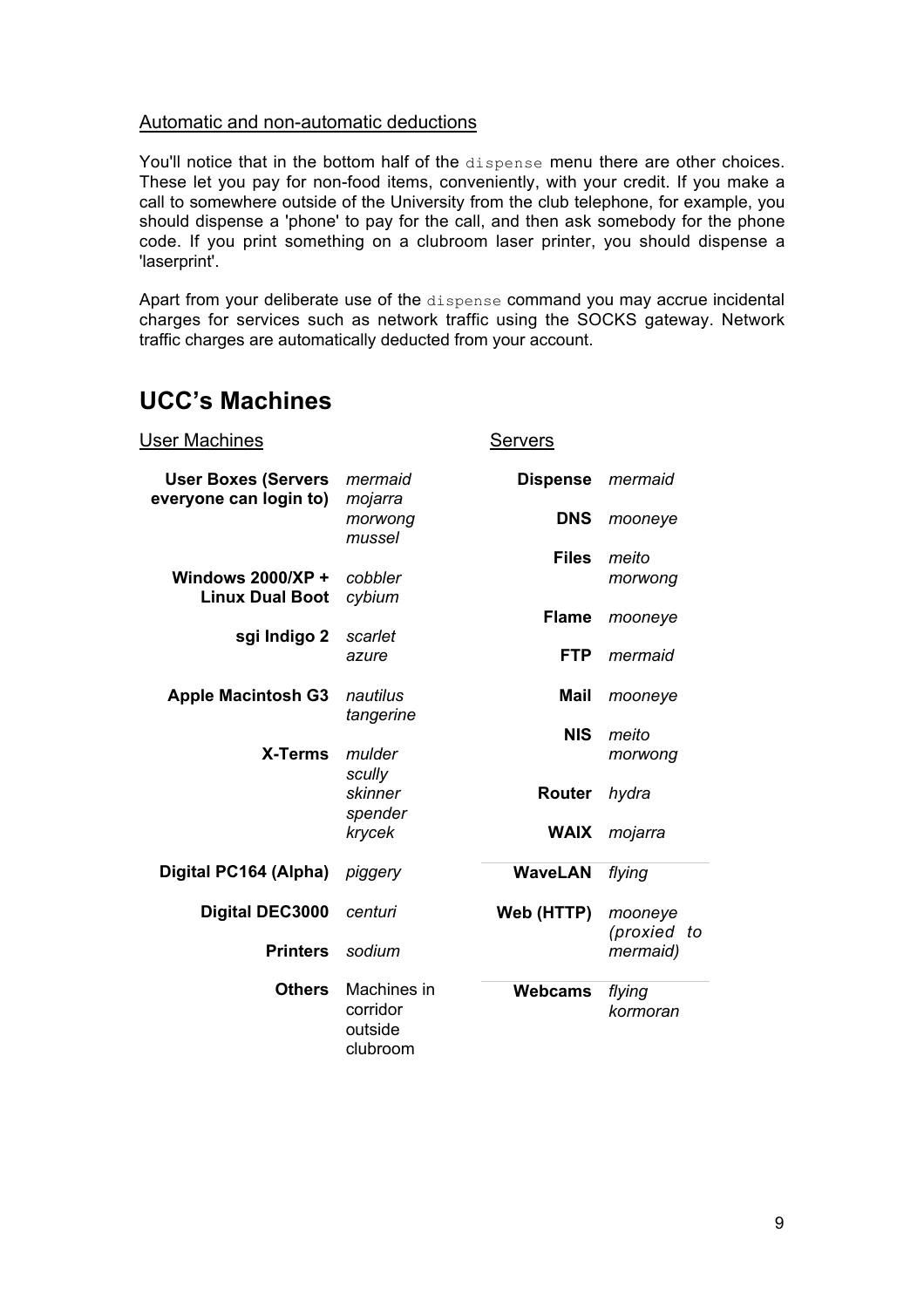# **Top 20 Unix Commands**

| <b>Command</b><br>logout                                                                                              | Does<br>Leaves the system (do this before you leave)                                                              |  |
|-----------------------------------------------------------------------------------------------------------------------|-------------------------------------------------------------------------------------------------------------------|--|
| 1s <directory name=""></directory>                                                                                    | Lists the files in a certain directory                                                                            |  |
| cd <directory name=""></directory>                                                                                    | Change to a specific directory ('.' Is the current directory<br>and '' is up one)                                 |  |
| mkdir <directory<br>name&gt;</directory<br>                                                                           | Make a new directory                                                                                              |  |
| pwd                                                                                                                   | Show the directory you are currently in                                                                           |  |
| more <file name="">,<br/>less <file name=""></file></file>                                                            | Read through a text file (space for next page, q to quit)                                                         |  |
| cp <file name=""> <new< td=""><td>Make a copy of a file to a new place</td></new<></file>                             | Make a copy of a file to a new place                                                                              |  |
| name<<br>mv <file name=""> <new< td=""><td colspan="2">Rename a file or move a file to a new place</td></new<></file> | Rename a file or move a file to a new place                                                                       |  |
| name <sub>2</sub><br>rm <file name=""></file>                                                                         | Deletes (removes) a file, permanently (there ain't no<br>Recycling Bin in Unix m'boy!)                            |  |
| pine, elm, mutt                                                                                                       | 3 different programs to read your email                                                                           |  |
| pico <file name="">,<br/>vi <file name=""></file></file>                                                              | 2 different editors to edit text files (vi is hardcore)                                                           |  |
| grep <text><br/><filename></filename></text>                                                                          | Searches for some text in a file                                                                                  |  |
| finger, who, w                                                                                                        | Check to see who else is online                                                                                   |  |
| lynx, links                                                                                                           | Text based web browser                                                                                            |  |
| ssh <host name=""></host>                                                                                             | Log (securely) in to another Unix machine                                                                         |  |
| ping <host name=""></host>                                                                                            | See if another machine is up and how long the delay is<br>between your machine and it                             |  |
| uptime                                                                                                                | Lets you know how long the machine has been up for                                                                |  |
| top                                                                                                                   | Displays the an updating list of current processes                                                                |  |
| ps                                                                                                                    | List the processes you are running (useful for the next<br>command)                                               |  |
| kill <process id<br="">number&gt;</process>                                                                           | Stop a process you are running (kill $-9$ <process id<br="">number&gt; will kill it even more unkindly)</process> |  |

If you type man <command name> (eg. man ls), it will display the man page and help you learn all the different ways to use the application. A shorter version of this is also available by typing <command name> --help (eg  $ls$  --help).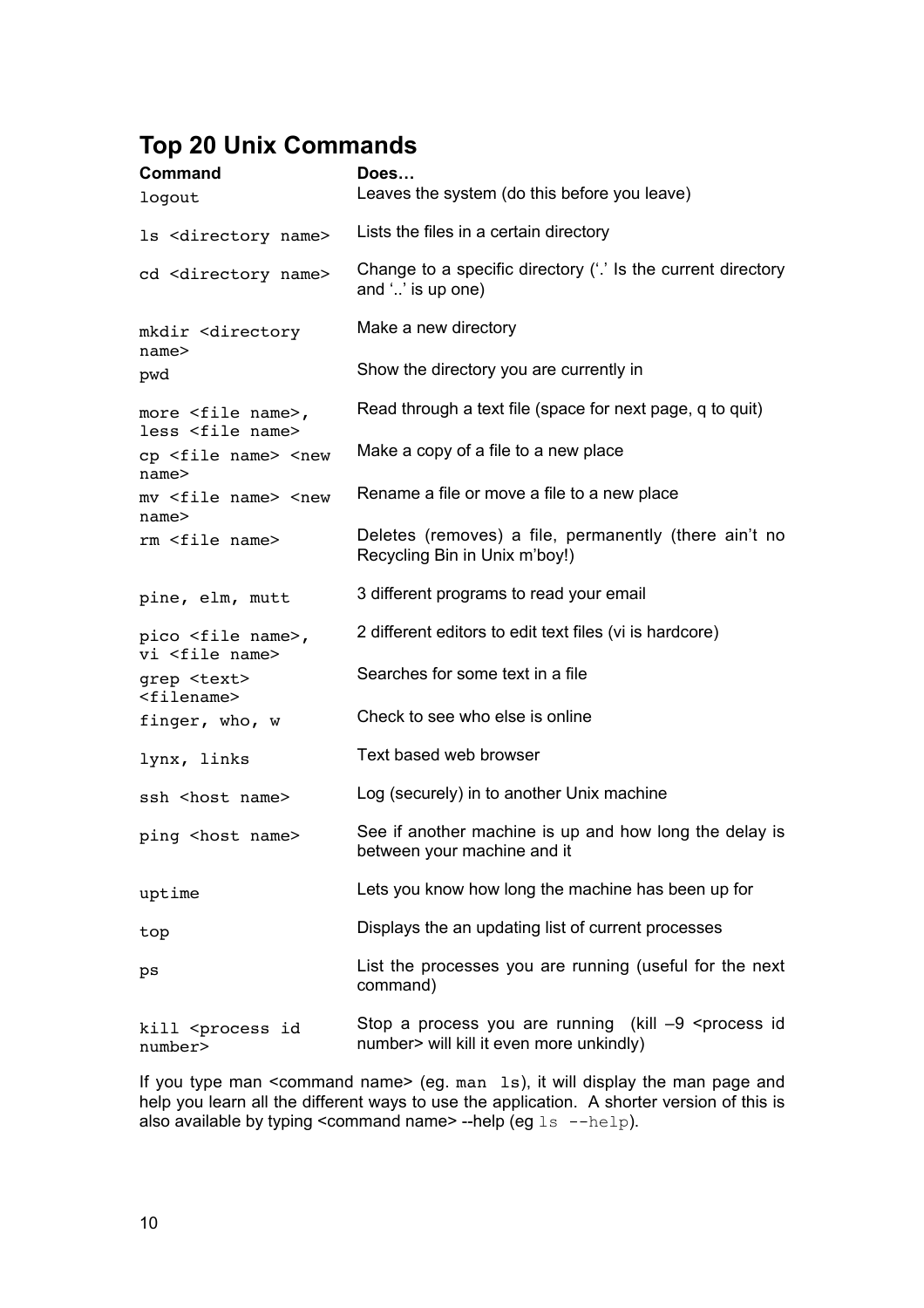# **Sponsors**

|                           | <b>Computorque Solutions</b>                    |                                  |                 |                                                                                         |                |
|---------------------------|-------------------------------------------------|----------------------------------|-----------------|-----------------------------------------------------------------------------------------|----------------|
|                           | 5% off all Computer<br><b>Parts/Peripherals</b> |                                  |                 |                                                                                         |                |
| Chris Coman: 0438 183 857 |                                                 |                                  |                 | <b>Frugivorous</b>                                                                      |                |
|                           |                                                 |                                  |                 | <b>Discount Vouchers</b>                                                                |                |
|                           |                                                 | 1 High Street, Fremantle         |                 | (08) 9336 3324                                                                          |                |
|                           |                                                 | Shop 7/21 Essex St, Fremantle    |                 | (08) 9335 2411                                                                          |                |
|                           |                                                 | Shop M14 Carillion Arcade, Perth |                 | (08) 9386 4777                                                                          |                |
|                           | <b>Mother's Foods</b>                           |                                  |                 |                                                                                         |                |
|                           | 5% off takeaway<br>food and drink               |                                  |                 |                                                                                         |                |
|                           | 11 Broadway, Nedlands                           |                                  |                 |                                                                                         |                |
|                           | (08) 9386 1780                                  |                                  |                 |                                                                                         |                |
|                           |                                                 |                                  | <b>Arachnet</b> |                                                                                         |                |
|                           |                                                 | 20% off dialup and hardware      |                 |                                                                                         |                |
|                           | $(08)$ 9249 3622                                |                                  |                 |                                                                                         |                |
|                           |                                                 |                                  |                 |                                                                                         | <b>Boffins</b> |
|                           |                                                 |                                  |                 |                                                                                         | 10% off        |
|                           |                                                 |                                  |                 | 10% discount on showing your<br>student card, and a further 8% off<br>course textbooks. |                |
|                           |                                                 |                                  |                 | 806 Hay Street, Perth                                                                   |                |
|                           |                                                 |                                  |                 | $(08)$ 9321 5755                                                                        |                |
|                           | <b>Valhalla Games + Hobbies</b>                 |                                  |                 |                                                                                         |                |
|                           |                                                 |                                  | 10% off         |                                                                                         |                |
|                           | 493 Wellington Street, Perth                    |                                  |                 |                                                                                         |                |
|                           | (08) 9321 2902                                  |                                  |                 |                                                                                         | 11             |